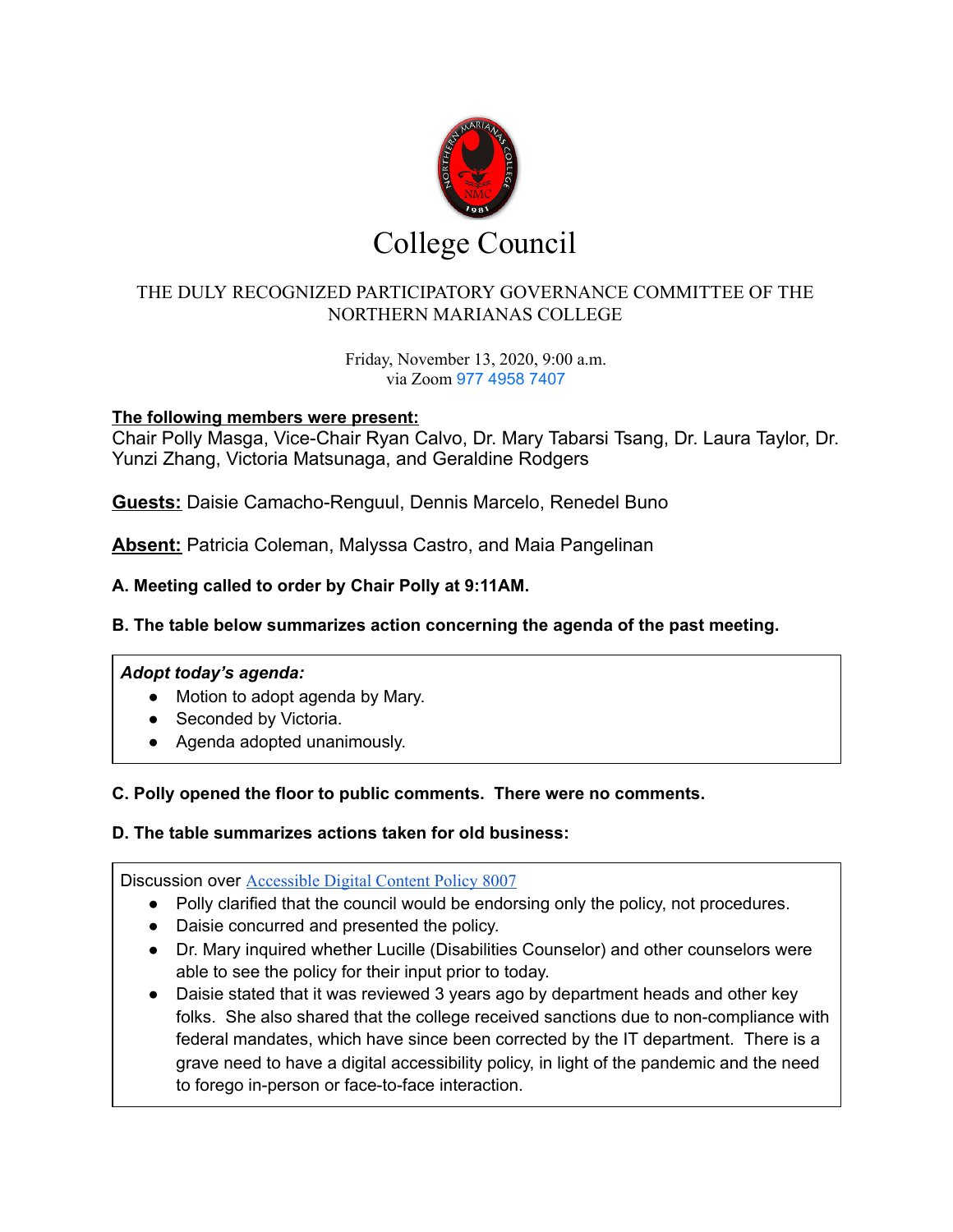- Dennis stated that the policy is more general and broad in scope. He suggested that the counselors participate in drafting the procedures to carry out the policy based on their experience and knowledge of student needs.
- Dr. Mary expressed that the Council emphasized inclusion of people for whom the policy will affect and to carefully consider them and obtain their feedback prior to passing the policy. She made a motion to wait one week and give the counselors an opportunity to give feedback.
- Dr. Yunzi stated that the policy can be shared with counselors, with a tight deadline to encourage immediate feedback. She also stated that the policy is a globally accepted policy for individuals with disabilities and does apply to our local situation.
- Polly stated that she agrees with Dr. Mary's recommendation to wait one week for the counselors to take a look at it. They may have been included years ago, but they may not be aware of the current policy as it is written. She recommended that we table the policy until the next meeting on December 4th and to bring UCEDD (who has already presented PDs on this very topic) and the counseling department to the table. She also agreed with Dennis that they can be invited to assist in drafting the procedures to carry out the policy. The College Council would again be endorsing the procedures.
- Ryan asked if there was any penalty from the appropriate organizations if we give time for the counselors to look at the policy.
- Polly asked for a motion to table the policy.
- Geri asked for clarification if there was a penalty if the policy were not acted upon today.
- Daisie responded that there are internal procedures that the IT department is following, but there is a need to address the federal standards around accessibility. She stated that she will yield to the recommendation to wait to act upon the policy until next week, but she emphasized that since we are operating virtually, then everything will be made accessible. The policy is stating the college is doing what it's supposed to be doing. She will pass the policy to the other stakeholders, with the knowledge that the policy reflects federal mandates on digital accessibility. The college's federal funds can be held back by the OCR of the Department of Education if we are not in compliance. The takeaway from the policy is that we have guidelines for accessibility for all our stakeholders.
- Geri stated that because this is a federal mandate, she would like to move forward with adopting the policy. Although it would be beneficial to pass the policy to the counselors for their input prior to adopting it, the College Council does represent the different constituencies on campus. The policy has been created with students in mind so they don't have to advocate their needs, such as captioning for a Zoom meeting, which Geri shared would be beneficial as a hearing-impaired individual herself.
- Renedel stated that the policy is more catered to the web developers, programming the website to be more accessible, but it would be beneficial to share it with the counselors who could provide input for any students' needs that may not be addressed.